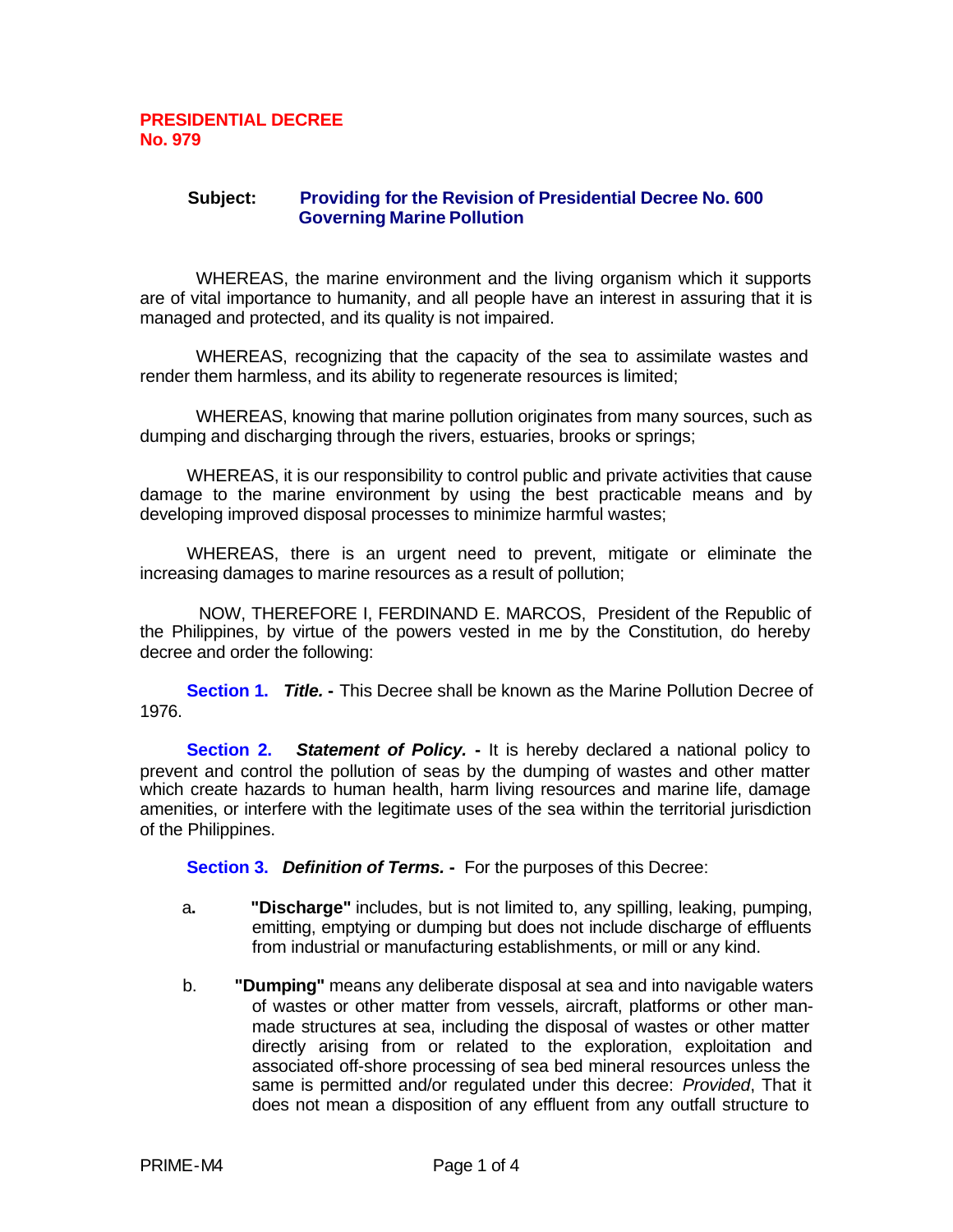the extent that such disposition is regulated under the provisions of Republic Act Numbered Three Thousand Nine Hundred Thirty One, nor does it mean a routine discharge or effluent or other matter incidental to the propulsion of, or derived from the normal operations of vessels, aircraft, platforms or other man-made structures at sea and their equipment.

- c. **"Oil"** means oil of any kind or in any form including, but not limited to, petroleum fuel oil, sludge, oil refuse, and oil mixed with wastes other than dredge spoil.
- d. **"Navigable Waters"** means the waters of the Philippines, including the territorial sea and inland waters which are presently, or be in the future susceptible for use by watercraft.
- e. **"Vessel"** means every description of watercraft, or other artificial contrivance used, or capable of being used, as a means of transportation in water.
	- f. **"Person"** includes any being, natural or juridical, susceptible of rights and obligations or of being the subject of legal relations.
	- g. **"Refuse"** means garbage, waste, wood residues, sand, lime cinders ashes, offal, nightsoil, tar, dye staffs, acids, chemicals and substances other than sewage and industrial wastes that may cause pollution.

**Section 4.** *Prohibited Acts.* **-** Except in cases of emergency imperiling life of property, or unavoidable accident, collision, or stranding or in any cases which constitute danger to human life or property or a real threat to vessels, aircraft, platforms, or other man-made structure, or if damping appears to be the only way of averting the threat if there is probability that the damage consequent upon such dumping will be less than would otherwise occur, and except as otherwise permitted by regulations prescribed by the National Pollution Control Commission or the Philippine Coast Guard, it shall be unlawful for any person to-

- a. discharge, dump or suffer, permit the discharge of oil, noxious gaseous and liquid substances and other harmful substances from or out of any ship, vessel, barge, or any other floating craft, or other man-made structures at sea, by and method, means or manner, into or upon the territorial and inland navigable waters of the Philippines;
- b. throw, discharge or deposit,, dump, or cause suffer or procure to be thrown, discharged, or deposited either from or out of any or from the shore, wharf, manufacturing establishment, or mill of any kind, any refuse matter of any kind or description whatever other than that flowing from streets and sewers and passing therefrom in a liquid state into tributary of any navigable water from which the same shall float or be washed into such navigable water; and
- c. deposit or cause, suffer or procure to be deposited material of any kind in any place on the bank of any navigable water or on the bank of any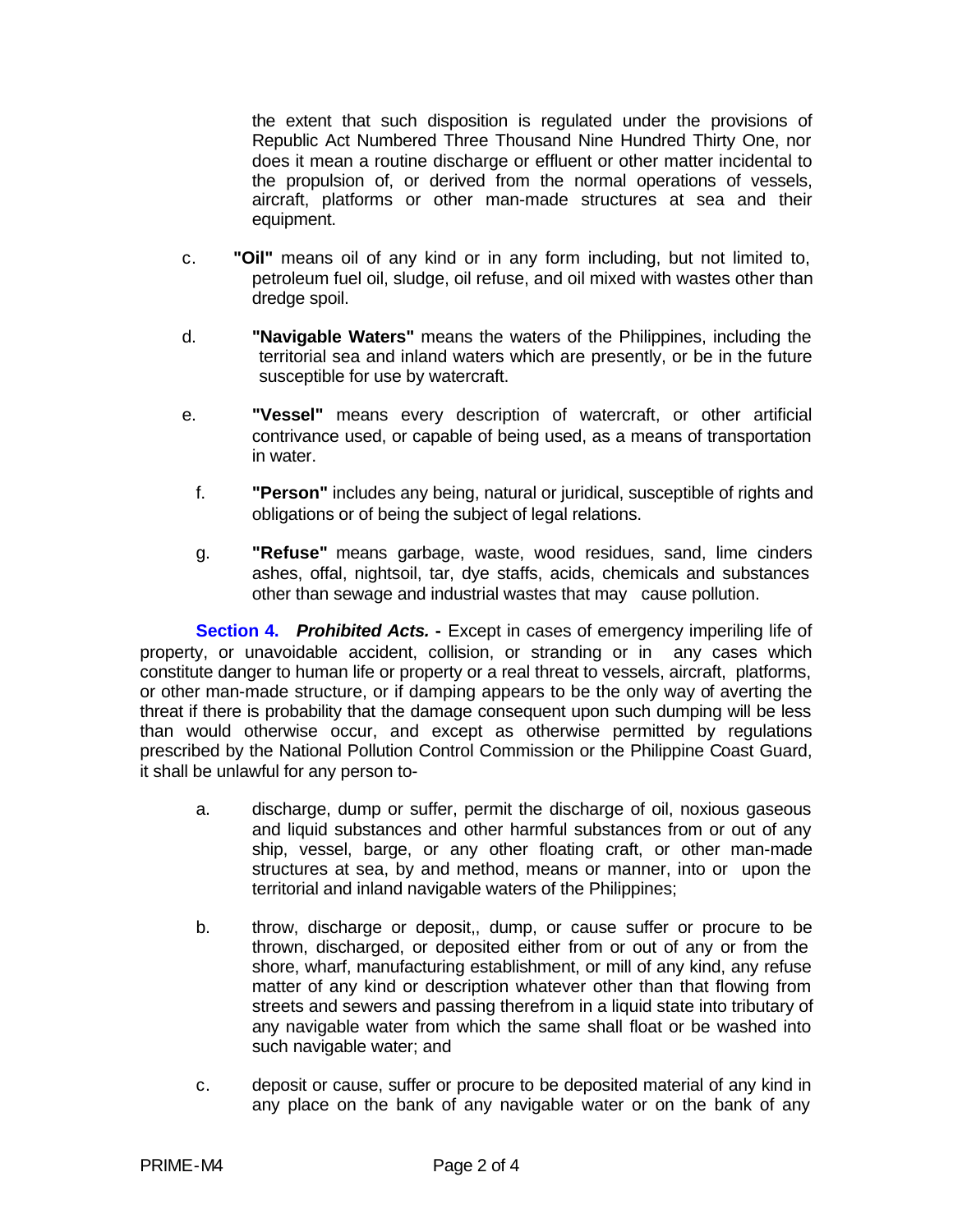tributary of any navigable water, where the same shall be liable to be washed into such navigable water, either by ordinary or high tides, or by storms or floods, or otherwise, whereby navigation shall or may be impeded or obstructed or increase the level of pollution of such water.

**Section 5.** It shall be the primary responsibility of the National Pollution Control Commission to promulgate national rules and policies governing marine pollution, including but not limited to the discharge of effluents from any outfall structure, industrial and manufacturing establishments or mill of any kind to the extent that it is regulated under the provisions of Republic Act Numbered Three Thousand Nine Hundred Thirty-One, and to issue the appropriate rules and regulations upon consultation with the Philippine Coast Guard.

The Philippine Coast Guard shall promulgate its own rules and regulations in accordance with national rules and policies set by the National Pollution Control Commission upon consultation with the latter, for the effective implementation and enforcement of this decree and other applicable laws, rules and regulations promulgated by the government.

The rules and regulations issued by the National Pollution Control Commission or the Philippine Coast Guard shall not include deposit of oyster, shells, or other materials when such deposit is made for the purpose of developing, maintaining or harvesting fisheries resources and is otherwise regulated by law or occurs pursuant to an authorized government program. *Provided,* That the Philippine Coast Guard, whenever in its judgment navigation will not be injured thereby and upon consultation with and concurrence of the National Pollution Control Commission, may permit. the deposit of any of the materials abovementioned in navigable waters, and whenever any permit is so granted, the conditions thereof shall be strictly complied with.

**Section 6***. Enforcement and Implementation.* **-** The Philippine Coast Guard shall have the primary responsibility of enforcing the laws, rules and regulations governing marine pollution. However, it shall be the joint responsibility of the Philippine Coast Guard and the National Pollution Control Commission to coordinate and cooperate with each other in the enforcement of the provisions of this decree and its implementing rules and regulations, and may call upon any other government office, instrumentality or agency to extend every 'assistance in this respect.

**Section 7.** *Penalties for Violations.* **-** Any person who violates Section 4 of this Decree or any regulations prescribed in pursuance thereof, shall be liable for a fine of not less than Two Hundred Pesos nor more than Ten Thousand Pesos or by imprisonment of not less than thirty days nor more than one year or both such fine and imprisonment, for each offense, without prejudice to the civil liability of the offender in accordance with existing laws.

Any vessel from which oil or other harmful substances are discharged in violation of Section 4 or any regulation prescribed in pursuance thereof, shall be liable for the penalty of fine specified in this section, and clearance of such vessel from the port of the Philippines may be withheld until the fine is paid.

**Section 8.** *Containment-Recovery System.* **-** The Philippine Coast Guard shall develop an adequate capability for containment and recovery of spilled oil for inland